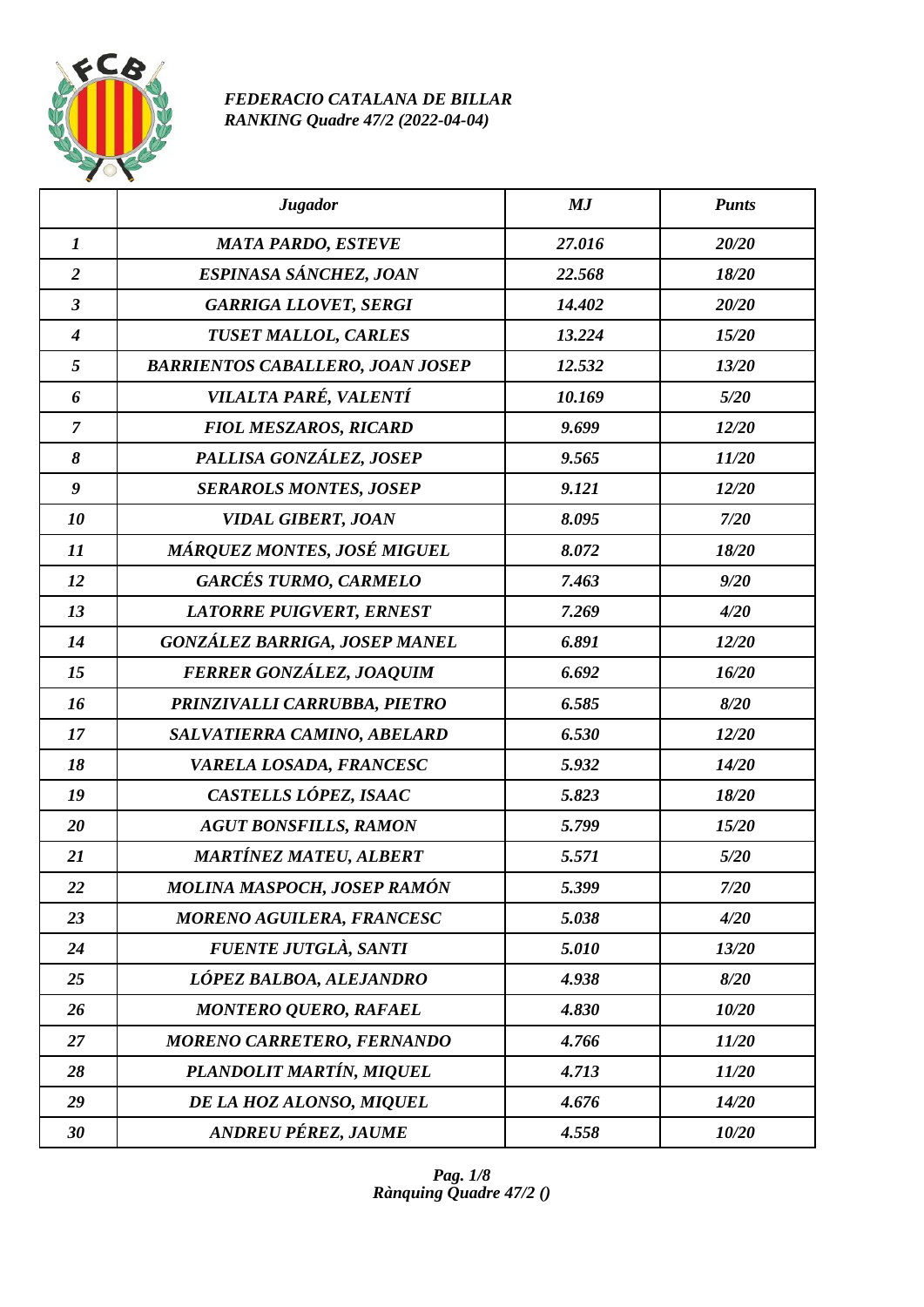

|    | <b>Jugador</b>                   | MJ    | <b>Punts</b> |
|----|----------------------------------|-------|--------------|
| 31 | <b>MAURI JOAN, SALVADOR</b>      | 4.549 | 13/20        |
| 32 | CARMONA MARTÍN, ENRIQUE          | 4.543 | 14/20        |
| 33 | FERRÉ GUALLAR, JAUME             | 4.365 | 18/20        |
| 34 | CASADÓ ROCA, ALEX                | 4.331 | 12/20        |
| 35 | DIEZ AYZA, XAVIER                | 4.249 | 16/20        |
| 36 | <b>JIMÉNEZ ESPINOSA, JOAN</b>    | 4.162 | 10/20        |
| 37 | TORO CORRALES, GERMÁN            | 4.154 | 11/20        |
| 38 | <b>CUSINÉ BARBER, MANUEL</b>     | 4.132 | 14/20        |
| 39 | CADILLAC JODAR, JORDI            | 4.119 | 13/20        |
| 40 | SÁNCHEZ TORRALBA, EUGENIO        | 4.064 | 14/20        |
| 41 | PÉREZ BLANCH, ROMÀ               | 3.994 | 16/20        |
| 42 | <b>CARDET CALDERÓ, ISIDOR</b>    | 3.969 | 6/20         |
| 43 | <b>MALLOL RUIZ, BONAVENTURA</b>  | 3.879 | 8/20         |
| 44 | <b>MARTÍN LIMA, MELCHOR</b>      | 3.811 | 12/20        |
| 45 | <b>NOGUÉS BLANCO, DAVID</b>      | 3.797 | 6/20         |
| 46 | <b>GONZÁLEZ CASTILLO, MANUEL</b> | 3.796 | 10/20        |
| 47 | LLUMA VERGARA, PERE              | 3.689 | 6/20         |
| 48 | MESAS PARDO, JOSÉ MARÍA          | 3.665 | 10/20        |
| 49 | PÉREZ VIÑA, MANUEL               | 3.663 | 8/20         |
| 50 | SÁNCHEZ BARRERA, JORGE A.        | 3.647 | 10/20        |
| 51 | TORRES EZEQUIEL, JAUME MANEL     | 3.597 | 8/20         |
| 52 | <b>HUGUET PASCUAL, JORDI</b>     | 3.547 | 12/20        |
| 53 | PÉREZ LÓPEZ, JOSEP ANT.          | 3.529 | 12/20        |
| 54 | PEÑA MARTÍNEZ, FRANCISCO         | 3.520 | 8/20         |
| 55 | MONTASELL NADAL, JOAQUIM         | 3.471 | 12/20        |
| 56 | <b>BLADÉ RECHA, ANTONI</b>       | 3.466 | 10/20        |
| 57 | <b>SACREST ROCA, CARLES</b>      | 3.464 | 12/20        |
| 58 | SÁNCHEZ BARRERA, MIGUEL          | 3.405 | 12/20        |
| 59 | <b>BLANCH GIMENO, JOAQUIM</b>    | 3.395 | 12/20        |
| 60 | HERRERA RUIZ, JESÚS              | 3.346 | 7/20         |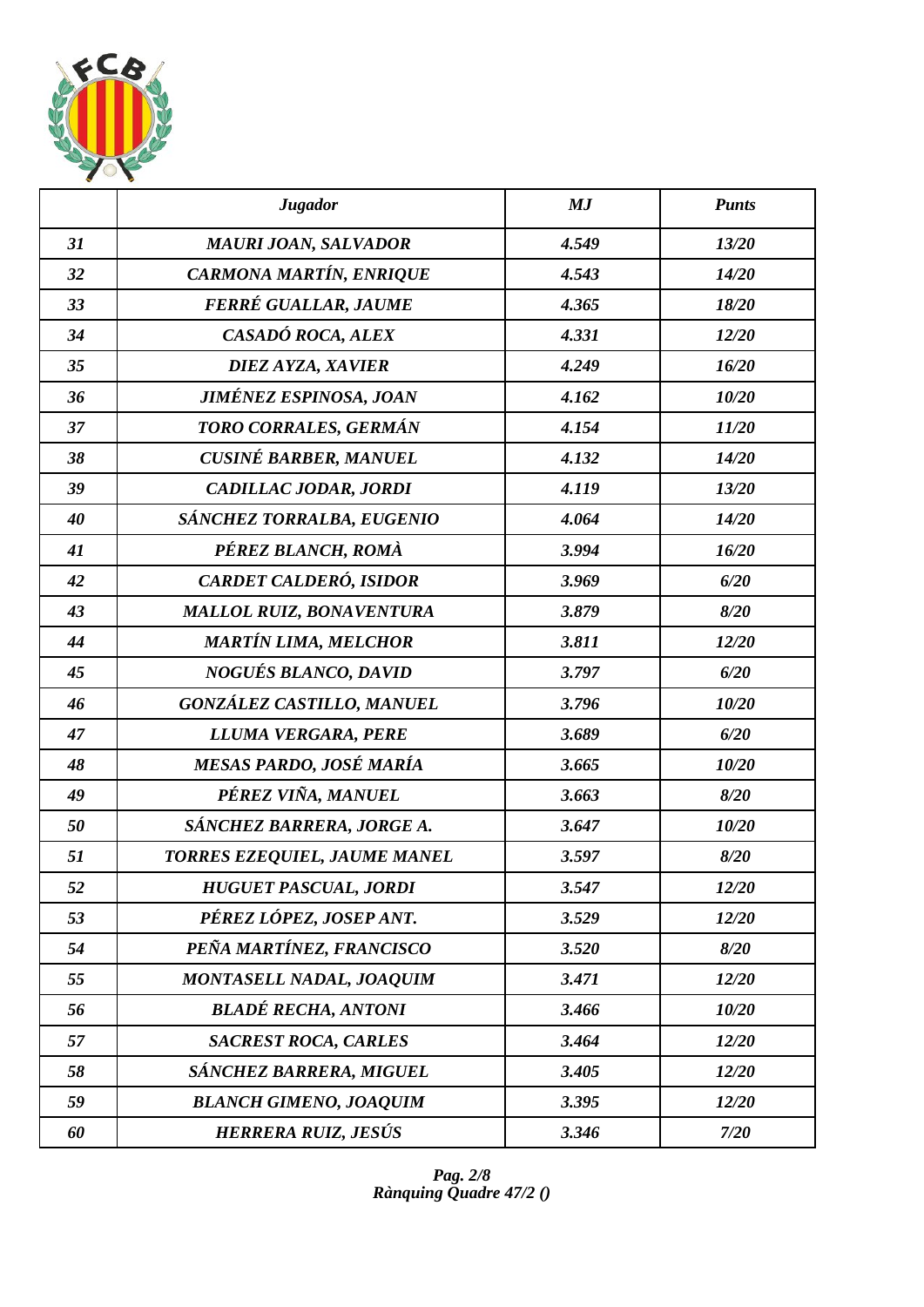

|    | <b>Jugador</b>                      | MJ    | <b>Punts</b> |
|----|-------------------------------------|-------|--------------|
| 61 | FERNÁNDEZ VELASCO, ENRIC            | 3.205 | 9/20         |
| 62 | <b>VIERA PACHE, VALENTÍ</b>         | 3.198 | 8/20         |
| 63 | <b>MONTERO LARA, MIGUEL</b>         | 3.166 | 2/20         |
| 64 | VILA PALAU, JAUME                   | 3.119 | 2/20         |
| 65 | ROBLEDO GONZÁLEZ, ISIDRE            | 3.117 | 6/20         |
| 66 | <b>BASTIDA PARAREDA, JOSEP ANT.</b> | 3.042 | 9/20         |
| 67 | SENDRA GABARRÓ, ANTONI              | 3.000 | 10/20        |
| 68 | CANDEAL DOMINGUEZ, MANUEL           | 2.980 | 6/20         |
| 69 | <b>ABIZANDA SOLER, IGNACIO</b>      | 2.967 | 10/20        |
| 70 | <b>PRATS QUIÑONES, JOSEP Ma</b>     | 2.957 | 12/20        |
| 71 | <b>BERENGUERAS COSTA, F. XAVIER</b> | 2.935 | 10/20        |
| 72 | ORTA BERNARDINO, MANEL              | 2.855 | 11/20        |
| 73 | <b>MORELL TORRES, JOSEP Ma</b>      | 2.845 | 8/20         |
| 74 | SALAZAR HERNÁNDEZ, RAFAEL           | 2.837 | 6/20         |
| 75 | <b>BONET CARMONA, SEBASTIÀ</b>      | 2.755 | 12/20        |
| 76 | <b>GUERRA PRIETO, FCO.JAVIER</b>    | 2.719 | 8/20         |
| 77 | PASTOR BALAGUÉ, JORDI               | 2.693 | 7/20         |
| 78 | <b>BOIX GALVEZ, DANIEL</b>          | 2.640 | 6/20         |
| 79 | <b>SARRATE POCH, PERE</b>           | 2.624 | 6/20         |
| 80 | <b>RAMIREZ MATEOS, EDUARD</b>       | 2.599 | 15/20        |
| 81 | CLAPÉS MIRÓ, JORDI                  | 2.587 | 5/20         |
| 82 | ORTEGA DIAZ, ALBERTO                | 2.555 | 8/20         |
| 83 | <b>RAMOS RUIZ, JOSEP</b>            | 2.533 | 7/20         |
| 84 | SOGUÉS BELTRÁN, CARLOS              | 2.523 | 8/20         |
| 85 | <b>INGLADA ROCA, ESTEVE</b>         | 2.500 | 8/20         |
| 86 | COCA BENAIGES, ANTONI               | 2.479 | 8/20         |
| 87 | <b>GARCÍA ESPIGARES, FRANCISCO</b>  | 2.479 | 10/20        |
| 88 | <b>BONET PASCUAL, CÉSAR</b>         | 2.475 | 12/20        |
| 89 | FERNÁNDEZ BARRAGAN, JORGE           | 2.472 | 13/20        |
| 90 | HERNÁNDEZ HERNÁNDEZ, FRANCESC       | 2.393 | 8/20         |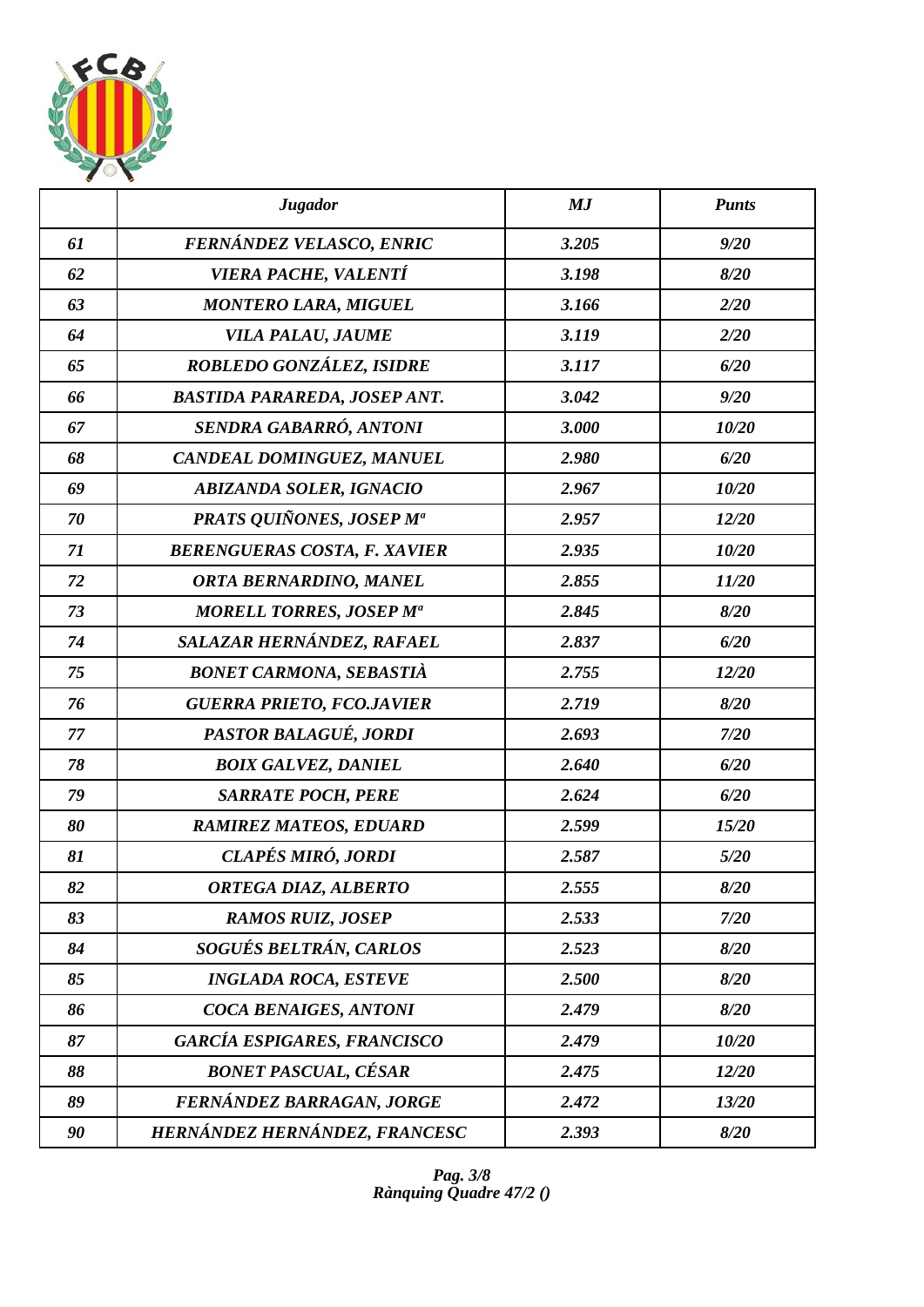

|            | <b>Jugador</b>                  | MJ    | <b>Punts</b> |
|------------|---------------------------------|-------|--------------|
| 91         | <b>MONTES GALLARDO, ANTONIO</b> | 2.376 | 12/20        |
| 92         | SAQUES GRANACHE, JOAN           | 2.365 | 15/20        |
| 93         | <b>GUTIÉRREZ GARCÍA, JESÚS</b>  | 2.311 | 16/20        |
| 94         | <b>BAS PASTOR, ENRIC</b>        | 2.301 | 12/20        |
| 95         | SÁNCHEZ GIL, ALFONSO            | 2.289 | 10/20        |
| 96         | MARTÍ TALAVERA, SALVADOR        | 2.255 | 14/20        |
| 97         | <b>MORCILLO MARIN, JUAN</b>     | 2.254 | 9/20         |
| 98         | CARALT VILA, MIQUEL             | 2.254 | 12/20        |
| 99         | <b>NORIA SILVESTRE, JOAQUIM</b> | 2.248 | 8/20         |
| 100        | <b>BADIA BOSQUE, LLORENÇ</b>    | 2.246 | 8/20         |
| 101        | JUÁREZ ROLDÁN, JOSÉ             | 2.217 | 14/20        |
| 102        | <b>OLLER SOLER, GABRIEL</b>     | 2.210 | 12/20        |
| 103        | <b>BECERRA GÓMEZ, CIPRIANO</b>  | 2.208 | 9/20         |
| 104        | <b>GARCÍA ZALDIVAR, RICARDO</b> | 2.165 | 12/20        |
| 105        | YÁÑEZ ACUÑA, ENRIQUE            | 2.165 | 8/20         |
| 106        | ORTA LÓPEZ, LUIS                | 2.146 | 12/20        |
| 107        | ACOSTA CANO, JOSÉ CRUZ          | 2.135 | 11/20        |
| 108        | ROSSELLÓ RODRIGUEZ, JAUME       | 2.126 | 6/20         |
| 109        | <b>GRIS PERALBA, TONI</b>       | 2.113 | 14/20        |
| <i>110</i> | <b>RUIZ RODRÍGUEZ, ALFONS</b>   | 2.105 | 8/20         |
| 111        | <b>GONZÁLEZ SERRANO, ANTONI</b> | 2.003 | 8/20         |
| 112        | <b>BAZ VERGARA, ISIDRE</b>      | 1.954 | 8/20         |
| 113        | LÓPEZ PEÑARETE, JULIAN ALBERTO  | 1.949 | 10/20        |
| 114        | <b>MARTÍN TOVAR, FRANCISCO</b>  | 1.946 | 9/20         |
| 115        | PLANAS SITJÀ, TOMÀS             | 1.932 | 4/20         |
| 116        | PERTIÑEZ CAMPOS, MANUEL         | 1.930 | 8/20         |
| 117        | POLO CAMARASA, JOSEP Mª         | 1.909 | 13/20        |
| 118        | <b>BOYA SOLER, LLUÍS</b>        | 1.887 | 8/20         |
| 119        | UTRILLA SUÁREZ, JUAN            | 1.878 | 11/20        |
| 120        | ZAPLANA HERNÁNDEZ, JOAN         | 1.864 | 8/20         |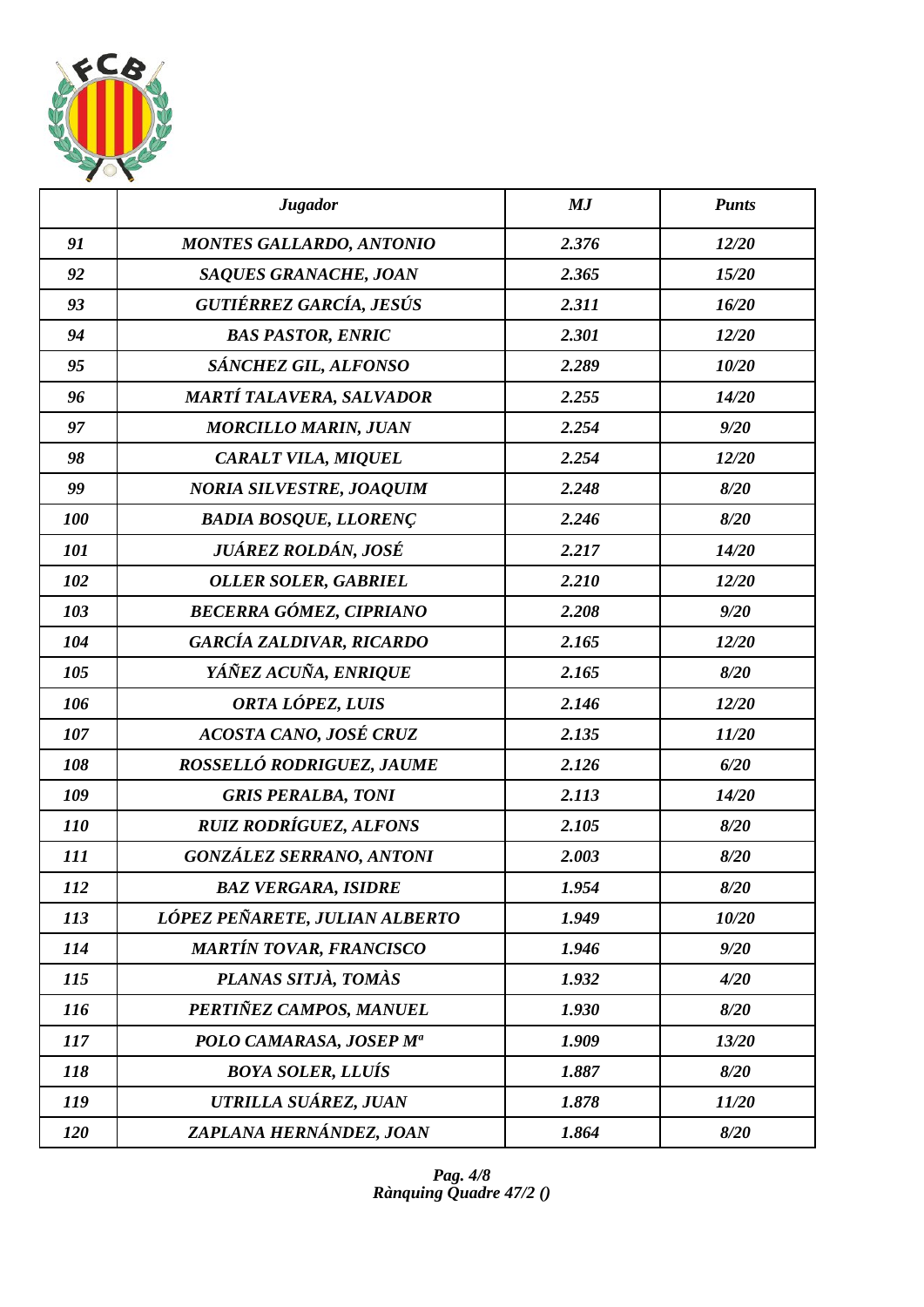

|            | <b>Jugador</b>                  | MJ     | <b>Punts</b> |
|------------|---------------------------------|--------|--------------|
| 121        | GARCÍA PÉREZ, JOSÉ MARIANO      | 1.861  | 8/20         |
| 122        | SEGURA MONDRIÁ, FRANCESC XAVIER | 1.840  | 8/20         |
| 123        | NAVAS CORTINA, ÁNGEL            | 1.836  | 8/20         |
| 124        | ALEMANY ROS, LEANDRO            | 1.815  | 12/20        |
| 125        | <b>CERVERA MUR, JORDI</b>       | 1.802  | 10/20        |
| 126        | GÁLVEZ JURADO, FRANCISCO        | 1.776  | 6/20         |
| 127        | MAYO CUBERO, JOSÉ AUGUSTO       | 1.775  | 8/20         |
| 128        | <b>JIMÉNEZ BOTIAS, MAX</b>      | 1.769  | 10/20        |
| 129        | ALGABA CASTRO, JOSÉ             | 1.748  | 9/20         |
| 130        | RIBALTA GARGANTE, RAMÓN         | 1.723  | 14/20        |
| 131        | <b>MASACHS XENA, SALVADÓ</b>    | 1.700  | 16/20        |
| 132        | <b>BARENYS PINILLA, MIQUEL</b>  | 1.696  | 8/20         |
| 133        | <b>RAULET CLOS, ESTEVE</b>      | 1.692  | 6/20         |
| 134        | SOLÉ MARSIÑACH, JOSEP MARIA     | 1.668  | 10/20        |
| 135        | FERRANDO PAPIO, RAMÓN           | 1.647  | 12/20        |
| 136        | COSTA SALVANS, MIQUEL           | 1.594  | 10/20        |
| 137        | ANDRÉS TARAZONA, JOAQUIM        | 1.514  | 9/20         |
| 138        | <b>GARCÍA AGUADO, MIGUEL</b>    | 1.484  | 4/20         |
| 139        | PÉREZ FERNÁNDEZ, ANTONIO        | 1.476  | 10/20        |
| <b>140</b> | <b>LLOBET TRAVESET, JORDI</b>   | 1.476  | 1/20         |
| 141        | <b>RIBAS TORRES, PERE</b>       | 1.458  | 8/20         |
| 142        | IBAÑEZ APARICIO, JULIÀ          | 1.371  | 4/20         |
| 143        | <b>GARCÍA ESPADA, ALFREDO</b>   | 1.315  | 4/20         |
| 144        | <b>RAMÍREZ FLORENSA, ÓSCAR</b>  | 1.185  | 3/20         |
| 145        | LÓPEZ NAVAS, MARTÍN             | 1.180  | 2/20         |
| 146        | CASTILLO ALGAR, JUAN CARLOS     | 1.151  | 2/20         |
| 147        | FORNIÉS ARGILES, CÉSAR AUGUSTO  | 1.012  | 0/20         |
| 148        | CANTERO LLORENTE, FRANCESC M.   | 0.843  | 2/20         |
| 149        | <b>BANCELLS TORNER, MANEL</b>   | 25.977 | 8/14         |
| 150        | <b>GUTIÉRREZ CASTRO, ANTONI</b> | 12.694 | 1/8          |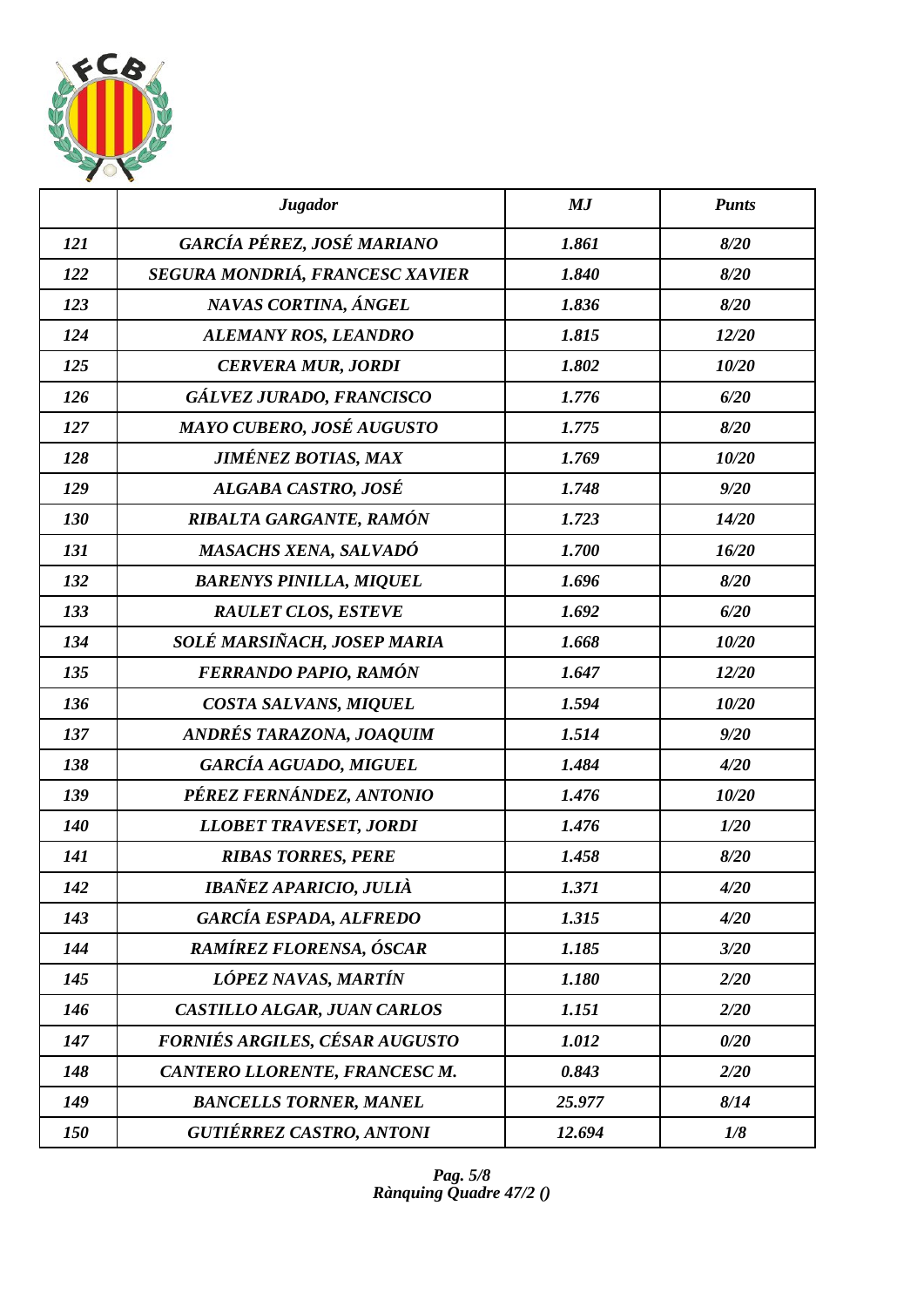

|     | <b>Jugador</b>                   | MJ     | <b>Punts</b> |
|-----|----------------------------------|--------|--------------|
| 151 | <b>MORENO CORTÉS, ARMAND</b>     | 11.102 | 12/16        |
| 152 | <b>GARRIGA COMAS, JORDI</b>      | 10.000 | 2/2          |
| 153 | MOYA GÁLVEZ, RAFAEL              | 6.559  | 4/12         |
| 154 | RIUS PIQUÉ, XAVIER               | 6.173  | 8/16         |
| 155 | <b>ARNAU CANALDA, PERE</b>       | 5.887  | 4/6          |
| 156 | <b>CARBONELL TRILLA, MATEU</b>   | 5.000  | 4/4          |
| 157 | <b>MINGUELL ROSSELLÓ, XAVIER</b> | 4.796  | 0/4          |
| 158 | <b>BARNOLAS PARÉS, JOAN</b>      | 3.478  | 2/2          |
| 159 | MONTAÑÉS TATO, JOSEP             | 3.462  | 0/2          |
| 160 | <b>BAUTISTA VICENTE, MIQUEL</b>  | 3.139  | 9/18         |
| 161 | LLOP RUANA, MARTÍ                | 3.125  | 4/4          |
| 162 | <b>MUÑOZ MUÑOZ, PERE</b>         | 2.788  | 10/14        |
| 163 | SALVANY REÑE, JOSÉ MARÍA         | 2.676  | 2/12         |
| 164 | <b>ESPEJO MERINO, MANUEL</b>     | 2.673  | 8/16         |
| 165 | RAMOS CLARES, FRANCISCO JAVIER   | 2.579  | 0/2          |
| 166 | HEREDIA GÓMEZ, JOSÉ              | 2.560  | 6/10         |
| 167 | VILLÉN GALLACH, JOAN             | 2.463  | 2/6          |
| 168 | <b>LABRADOR CODINA, JOSEP</b>    | 2.412  | 4/14         |
| 169 | RUIZ VÉLEZ, RAMÓN                | 2.410  | 9/18         |
| 170 | CHACÓN LÓPEZ, CARLOS J.          | 2.367  | 0/2          |
| 171 | COSTA GÁSQUEZ, SERGI             | 2.329  | 2/6          |
| 172 | PRATS PERI, IVÁN                 | 2.324  | 0/4          |
| 173 | <b>CERVERA SANS, GABRIEL</b>     | 2.288  | 0/6          |
| 174 | JIMÉNEZ MANZANERO, JESÚS         | 2.286  | 4/6          |
| 175 | <b>RALITA ROS, JOAN</b>          | 2.182  | 11/18        |
| 176 | <b>MARTÍ SENDRA, JORDI</b>       | 2.153  | 0/6          |
| 177 | PÉREZ CLARIANA, XAVIER           | 2.083  | 2/2          |
| 178 | VICARIO JIMÉNEZ, FRANCISCO       | 2.083  | 2/2          |
| 179 | TRULLÁS VERA, YURI               | 2.067  | 2/2          |
| 180 | FRADERA NOÉ, JORDI               | 2.039  | 2/4          |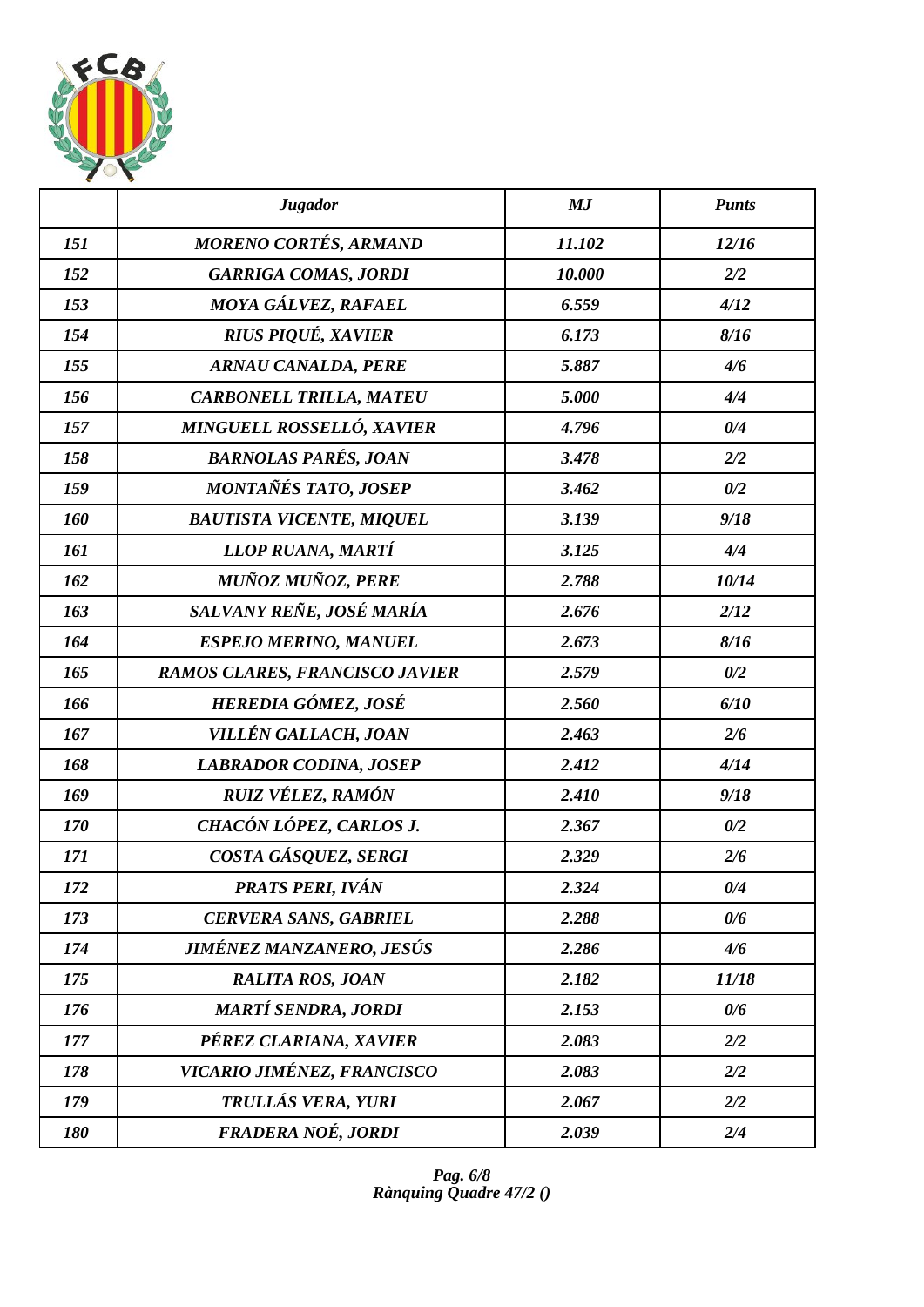

|     | <b>Jugador</b>                    | MJ    | <b>Punts</b> |
|-----|-----------------------------------|-------|--------------|
| 181 | <b>MARTÍNEZ BELLMUNT, JORDI</b>   | 2.009 | 6/10         |
| 182 | GONZÁLEZ NAVARRETE, JUAN          | 2.000 | 6/14         |
| 183 | NUÉVALOS PÉREZ, CARLOS            | 1.952 | 8/12         |
| 184 | <b>MORENO MEDINA, JUAN CARLOS</b> | 1.923 | 2/2          |
| 185 | <b>MOTA CALDERÓN, JOSÉ</b>        | 1.875 | 4/6          |
| 186 | <b>MAJUA PERIS, JOSEP LLUIS</b>   | 1.867 | 2/2          |
| 187 | CASTAÑÉ ESCUBEYRO, JOAQUIM        | 1.833 | 0/2          |
| 188 | <b>GARCÍA MARTÍNEZ, MANUEL</b>    | 1.819 | 2/6          |
| 189 | SANTIAGO FLORES, JUAN JOSÉ        | 1.812 | 2/6          |
| 190 | SAURÍ RABAT, JOAN                 | 1.795 | 0/4          |
| 191 | VARELA PEÑA, ANGEL M.             | 1.785 | 4/14         |
| 192 | VILA CATAFAL, JUAN                | 1.728 | 4/10         |
| 193 | LA ROSA PUJOL, ELOI               | 1.692 | 0/4          |
| 194 | <b>FLORES BLAY, SERGI</b>         | 1.679 | 2/4          |
| 195 | <b>MOYA MORENO, ROSENDO</b>       | 1.650 | 0/4          |
| 196 | <b>GARCÍA COBOS, JOSEP</b>        | 1.588 | 0/2          |
| 197 | <b>BOSQUED TORE, DAVID</b>        | 1.583 | 4/6          |
| 198 | FERNÁNDEZ CAMPOS, FRANCESC        | 1.547 | 4/16         |
| 199 | SERRANO FERNÁNDEZ, JORDI          | 1.480 | 0/2          |
| 200 | <b>BALLESTER VALERO, TOMÁS</b>    | 1.433 | 2/2          |
| 201 | <b>SABIO MONFORT, DANIEL</b>      | 1.362 | 0/4          |
| 202 | <b>SOLAR MOLINA, SERGIO</b>       | 1.217 | 2/4          |
| 203 | FERNÁNDEZ CALLEJÓN, ALFREDO       | 1.216 | 0/6          |
| 204 | <b>ANDRÉS AULADELL, LLUIS</b>     | 1.167 | 0/2          |
| 205 | LUQUE CARRILLO, PEDRO             | 1.140 | 2/6          |
| 206 | <b>GILABERT CAPDEVILA, LLUIS</b>  | 1.133 | 1/8          |
| 207 | RODRIGUEZ DIAZ, JOAN MANEL        | 1.107 | 2/8          |
| 208 | <b>GRAU PICÓ, FRANCESC XAVIER</b> | 1.094 | 2/14         |
| 209 | <b>BARS PIQUÉ, JOAN RAMÓN</b>     | 1.040 | 2/14         |
| 210 | <b>RUBIO MOYA, ANTONIO</b>        | 0.939 | 0/4          |